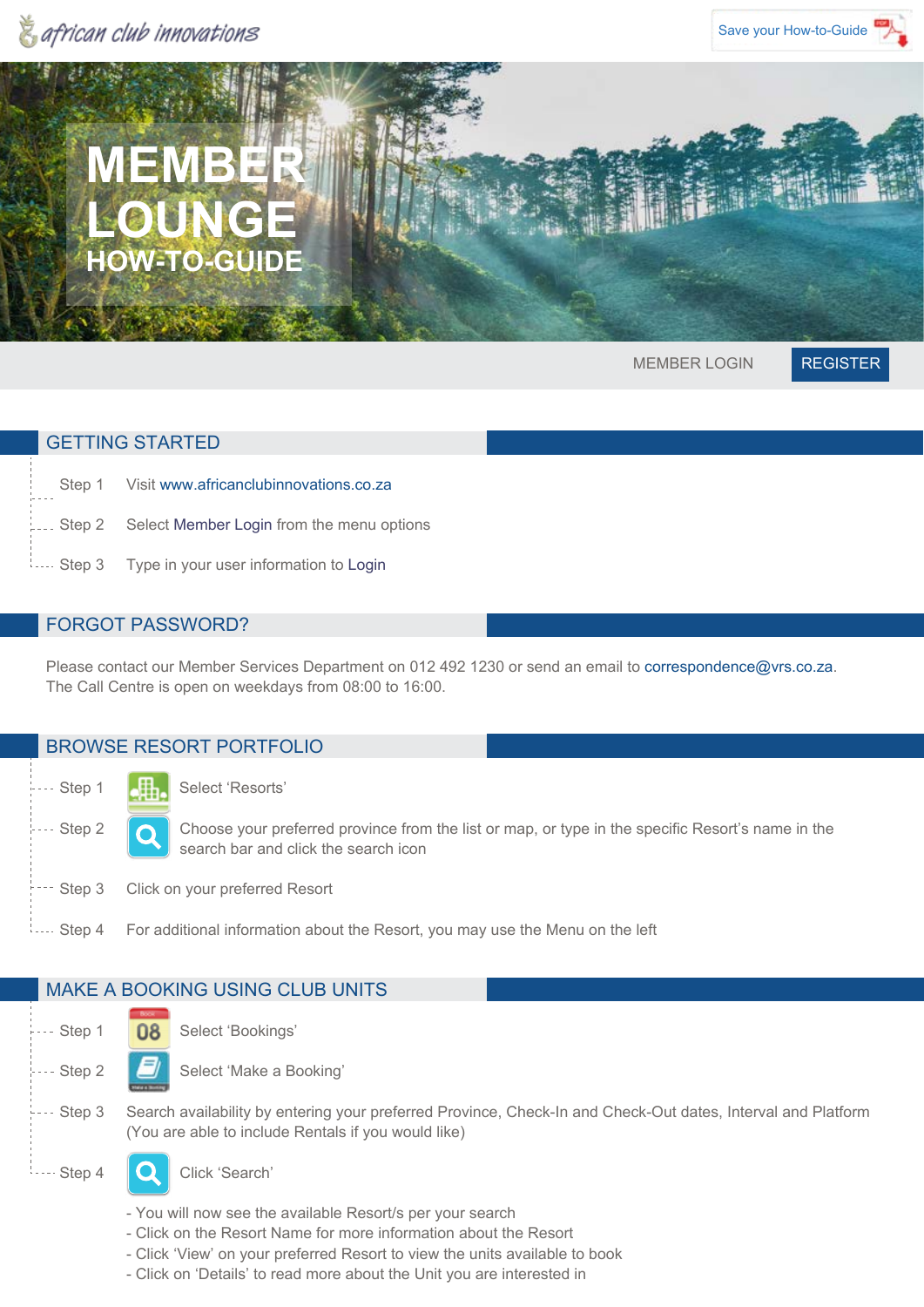



## MAKE A BOOKING USING CLUB UNITS

Step 5 Click on 'Book' after accepting the Terms and Conditions

*Your confirmed booking will display on your portfolio under 'View Bookings' From the 'View Bookings' page you may print or email your Booking Confirmation Letter to your registered email address*

### MAKE A RENTAL BOOKING

| Step 1  | Select 'Bookings'<br>08                                                                                                                                                                                                                                                                                                                                  |  |
|---------|----------------------------------------------------------------------------------------------------------------------------------------------------------------------------------------------------------------------------------------------------------------------------------------------------------------------------------------------------------|--|
| Step 2  | Select 'Make a Booking'                                                                                                                                                                                                                                                                                                                                  |  |
| Step 3  | Search availability by entering your preferred Province, Check-In and Check-Out dates, Interval and Platform<br>- Select 'Include Rental'                                                                                                                                                                                                                |  |
| Step 4  | Click 'Search'<br>- You will now see the available Resort/s per your search<br>- Click on the Resort Name for more information about the Resort<br>- Click 'View' on your preferred Resort to view the units available to book<br>- Click on 'Details' to read more about the Unit you are interested in<br>- You will see a Price in the 'Price' column |  |
| Step 5  | Click on 'Make Payment' after accepting the Terms and Conditions to proceed to the payment gateway<br>- You will be redirected to the VCS screen to fill in payment details                                                                                                                                                                              |  |
| Step 6  | Tick to accept the Terms and Conditions                                                                                                                                                                                                                                                                                                                  |  |
| ⋯Step 7 | Click 'Pay'                                                                                                                                                                                                                                                                                                                                              |  |

*Your confirmed booking will display on your portfolio under 'View Bookings' From the 'View Bookings' page you may print or email your Booking Confirmation Letter to your registered email address*

| <b>VIEW BOOKING HISTORY</b> |                                                                |  |
|-----------------------------|----------------------------------------------------------------|--|
| --- Step 1                  | Book -<br>08<br>Select 'Bookings'                              |  |
|                             | Step 2 Select 'View Bookings'                                  |  |
| :--- Step 3                 | Click on the dropdown tab to view bookings under each platform |  |

Step 4 Your bookings will display under each tab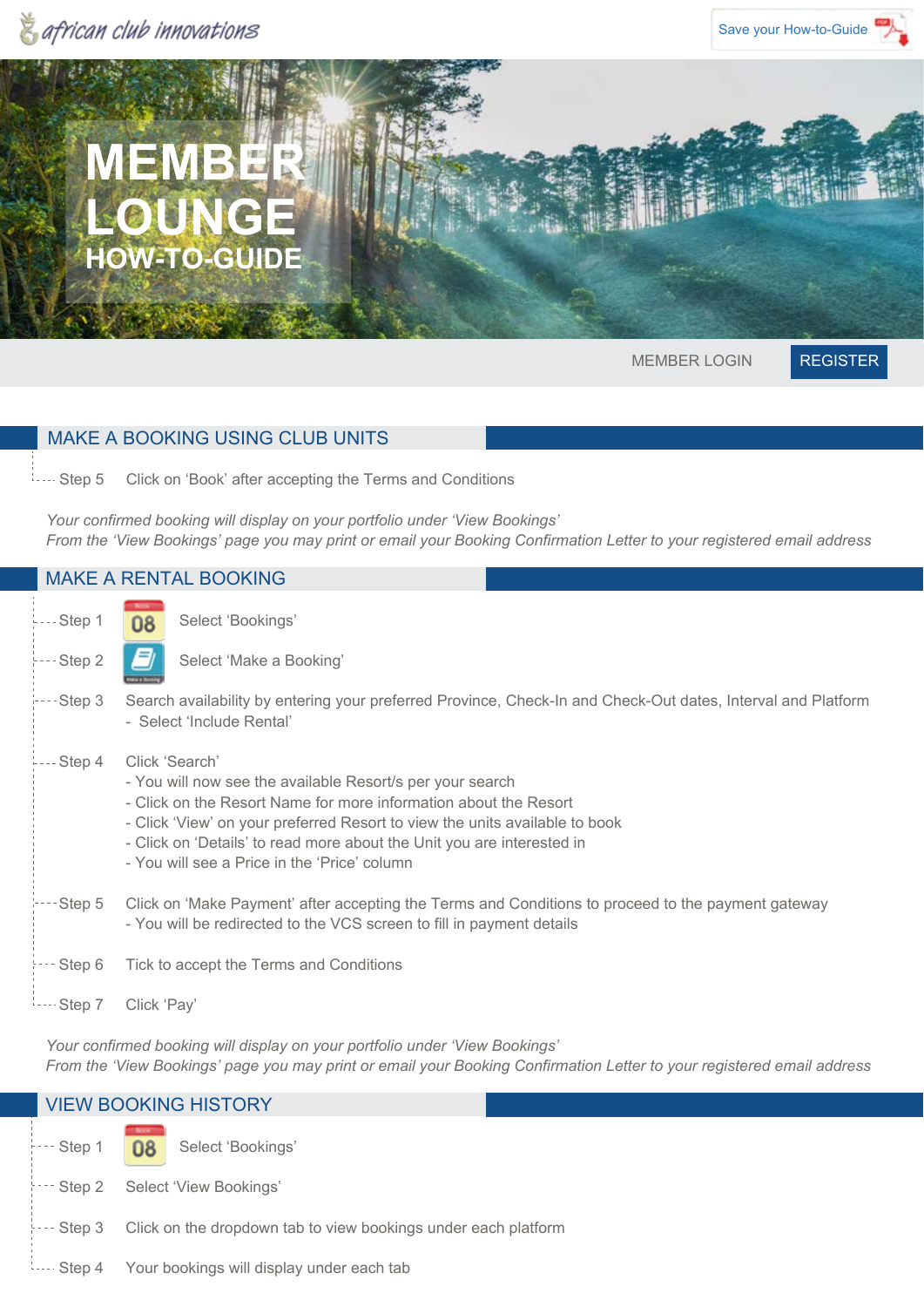



# SENDING A GUEST Step 1 **08** Select 'Bookings' --- Step 2 Select 'View Bookings' --- Step 3 Click on the dropdown tab to view bookings under each platform --- Step 4 Your bookings will display under each tab and you can print or email your Confirmation Letter F<sub>11</sub> Step 5 Click on 'print Confirmation Letter' - You will have the option to 'Print Confirmation Letter' or 'Send Guest' Step 6 Click on 'Send Guest' Step 7 Complete all the fields and select 'Continue'

#### **SPECIALS**

*Should you wish to view any or all of the Specials advertised by all of the entities follow the following steps:*

- :.... Step 1 Select 'Specials'
	- Numerous Specials will display
	- Click on each special to read more about it and how to book